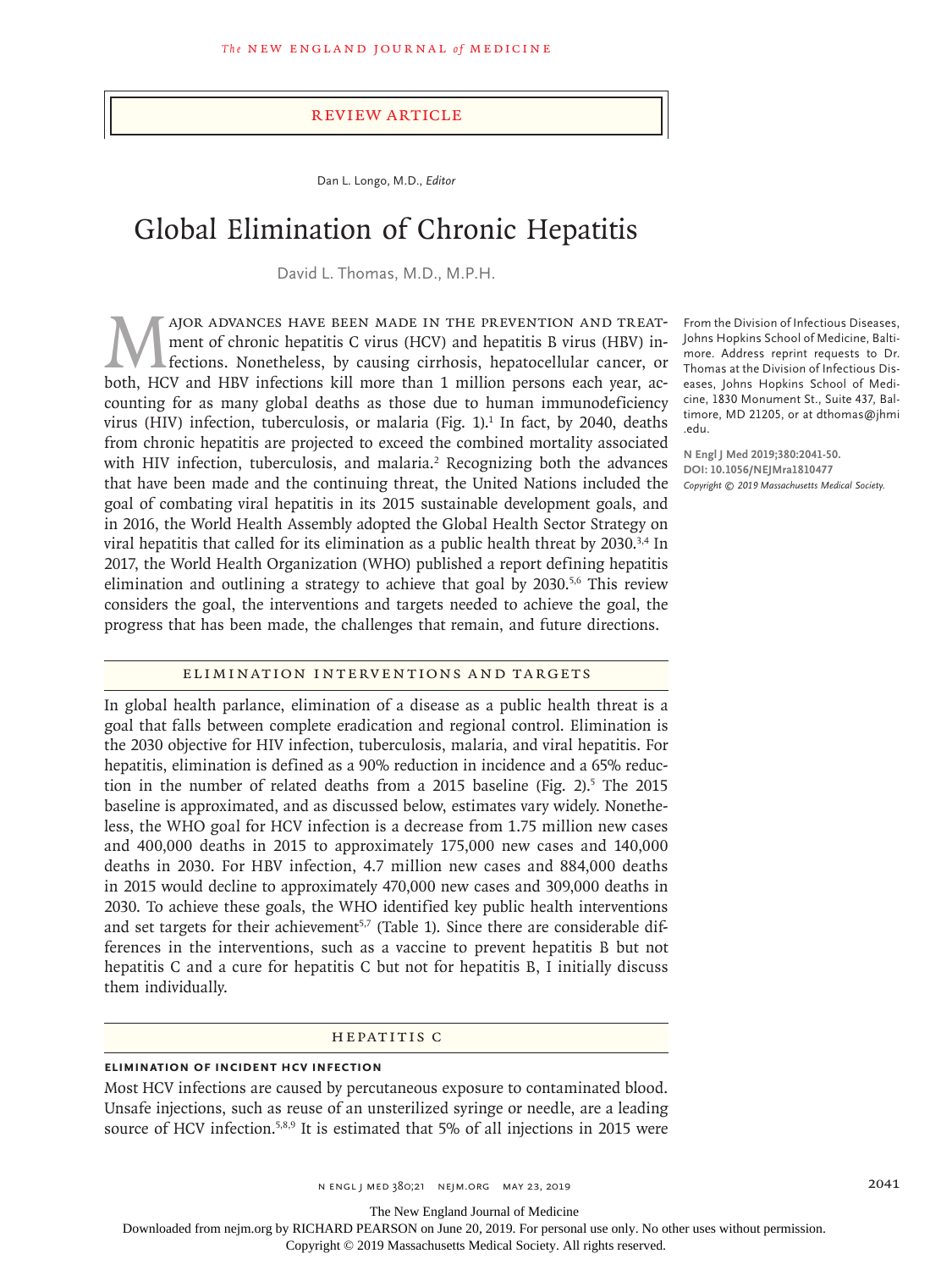

 **Immunodeficiency Virus (HIV) Infection, and Malaria.**

As the comparative data on deaths show, chronic viral hepatitis is a major public health challenge. Data on deaths from 1990 to 2017 are from the Institute for Health Metrics and Evaluation as of November 14, 2018 (http://ghdx . healthdata . org/ gbd - results - tool?params=gbdapi - %202017 - permalink/ 87c0153764d6e898242b4a9a70cd9c6d). The projections for 2040 are from Foreman et al.<sup>2</sup>



unsafe, resulting in 315,000 new infections. The target for 2030 is zero, and substantial progress in meeting that target has already been made. Between 2000 and 2010, education and engineering controls that prevent syringe or needle reuse and injuries after disposal reduced new cases of HCV from unsafe injections by 83%.<sup>9</sup> Continued progress is anticipated, but the target of zero unsafe injections will require intensification in the Eastern Mediterranean and South-East Asia regions.<sup>7</sup> In addition, when infection-control practices are not observed, HCV continues to be transmitted worldwide during conventional health care and by various percutaneous procedures (e.g., circumcision, scarification rituals, and tattooing), which underscores the need to maintain universal precautions.10

Transmission of HCV through transfusion has essentially been eradicated where blood donations from volunteers are screened for HCVspecific antibodies and RNA.<sup>11</sup> Nonetheless, in 2015, approximately 3% of transfusions worldwide still were not appropriately screened. Expanded resources, including low-cost, highsensitivity tests, may help low-income regions achieve the 2030 goal of 100% screening and eradicate transfusion-related transmission.12

In most high-income regions of the world, the major source of new HCV infections is injection drug use, which caused approximately 390,000 new cases in 2015.13,14 Safer injection practices and medication-assisted treatment reduce the incidence of HCV infection.15,16 The

The New England Journal of Medicine

Downloaded from nejm.org by RICHARD PEARSON on June 20, 2019. For personal use only. No other uses without permission.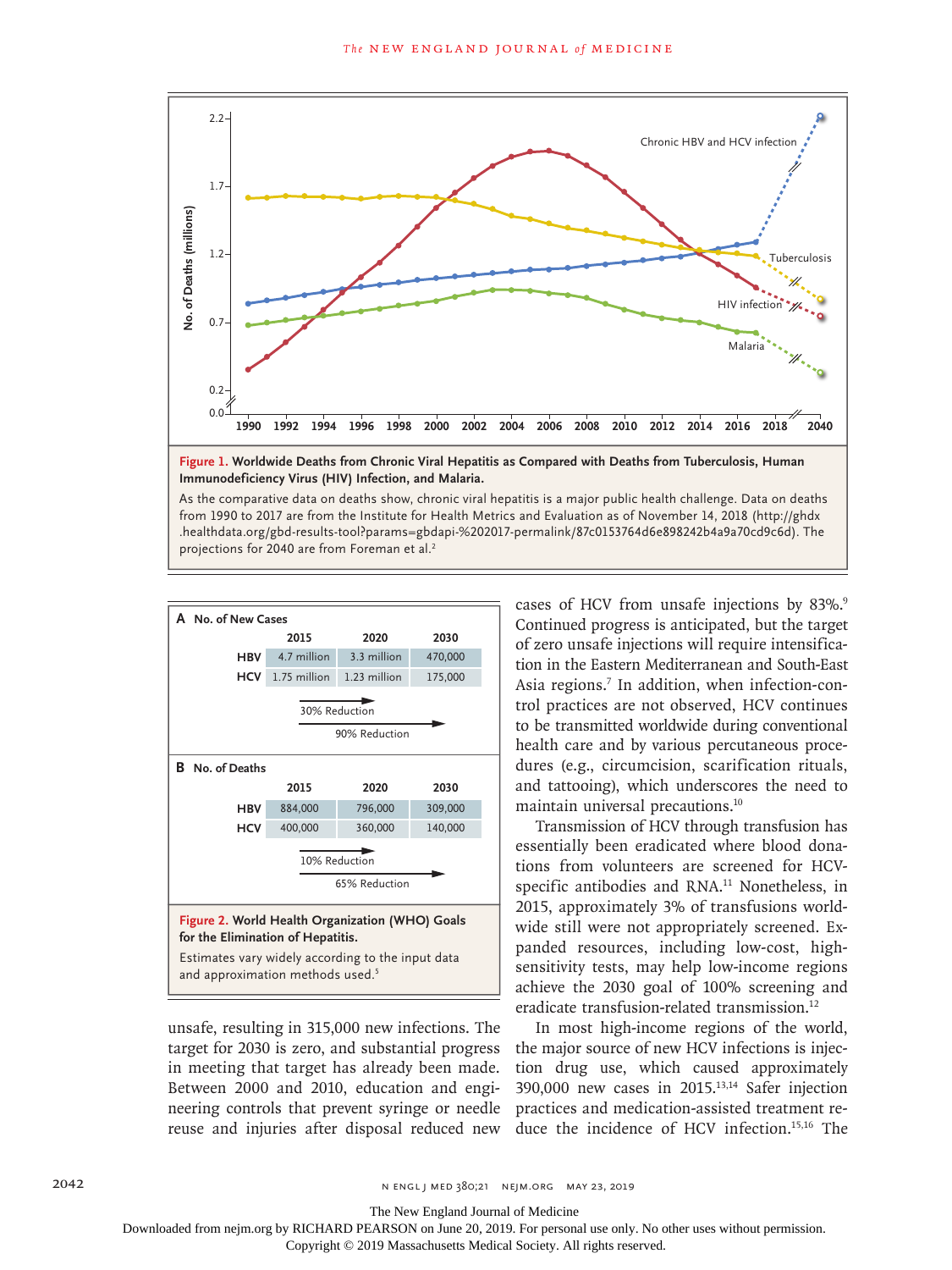| Intervention                               | Indicator                                                     | 2015<br><b>Baseline</b> | 2020<br>Target | 2030<br>Target |
|--------------------------------------------|---------------------------------------------------------------|-------------------------|----------------|----------------|
| <b>HBV</b> vaccination                     | % of infants with HEPB3 vaccination                           | 84                      | 90             | 90             |
| Prevention of maternal<br>HBV transmission | % of infants with HBV vaccination $\leq$ 12 hr after birth    | 39                      | 50             | 90             |
| <b>Blood safety</b>                        | % of donations screened with quality assurance                | 97                      | 98个            | 100            |
| Injection safety:                          | % of unsafe injections                                        | 5                       | $\Omega$       | $\Omega$       |
| Harm reduction                             | No. of syringes or needles distributed/injection drug user/yr | 27                      | 200            | 300            |
| HBV diagnosis                              | % of infected persons who receive a diagnosis                 | 9                       | 30             | 90             |
| <b>HCV</b> diagnosis                       | % of infected persons who receive a diagnosis                 | 20                      | 30             | 90             |
| HBV treatment¶                             | % of persons with diagnosed infection who are treated         | 8                       |                | 80             |
| HCV treatment                              | % of persons with diagnosed infection who are treated         | 7                       |                | 80             |

\* Data are from the WHO 2017 Global Hepatitis Report<sup>5</sup> and 2016–2021 Global Health Sector Strategy.<sup>4</sup> The 2015 baseline figures are approximated. For hepatitis B virus (HBV) vaccination, three doses of hepatitis B vaccine (HEPB3) are given with other routine childhood immunizations, often as a pentavalent vaccine. HCV denotes hepatitis C virus.

† The target is given as 95% in the 2017 Global Hepatitis Report<sup>s</sup> and the 2016–2021 Global Health Sector Strategy.<sup>4</sup>

 $\ddot{x}$  Injection safety is expressed in the 2016–2021 Global Health Sector Strategy<sup>4</sup> as the percentage of injections administered with safety-engineered devices in and out of health care facilities, a practice that began in 2015 at 5% of all injections and needs to rise to 50% and 90% in 2020 and 2030, respectively.<sup>5</sup>

§ Harm reduction is represented by the number of syringes and clean needles distributed to each injection drug user per year but also often includes a comprehensive strategy for expanding medication-assisted treatment.

¶ The need for treatment currently extends to approximately 20% of persons with diagnosed HBV infection and all persons with diagnosed chronic HCV infection. No percentage goals are stated for 2020. Instead, targets for cumulative treatment are 5 million persons with HBV infection and 3 million persons with HCV infection (although more than 3 million HCV-infected persons have already received treatment).

WHO estimates that the number of sterile needles or syringes distributed to people who inject drugs must increase from 27 per person per year to 300 per person per year in order to eliminate new cases of HCV infection.5,8 Although no target has been established for expanding medication-assisted treatment, it is understood that this also must be included in a comprehensive approach to harm reduction.4,7,16 There are substantial challenges to reducing the incidence of HCV infection among people who inject drugs. For example, because of the opioid crisis in the United States, the national incidence of HCV infection doubled between 2010 and 2014 and continues to rise.17,18 Moreover, HCV infections are so widely distributed in rural areas that traditional means of providing conveniently located harm-reduction services are unlikely to work.<sup>19</sup> Elsewhere (including some high-incidence regions), syringe-exchange services are illegal. Thus, other approaches to improving the availability or effectiveness of harm-reduction services or additional tools, such as HCV treatment or vaccination (discussed below), are needed.<sup>6,20</sup>

HCV also continues to be transmitted by other routes. Outbreaks of new HCV infections among HIV-infected men who have sex with men have been reported worldwide and are at least partly due to disinhibition linked to improved prevention and treatment of HIV infection and possibly HCV infection.<sup>21</sup> HCV can also be transmitted perinatally.<sup>22</sup> However, in 2018, neither cesarean delivery nor HCV treatment during pregnancy was recommended to prevent transmission.<sup>23</sup>

#### **Elimination of HCV-Related Deaths**

The diagnostic and therapeutic interventions for HCV infection are excellent and justify the goal of reducing HCV-related mortality by 65% among the estimated 71 million persons (range, 62 million to 79 million) who are already infected.<sup>5,24</sup> HCV-specific antibodies can be detected with 96 to 99% sensitivity and specificity, including at the point of care.<sup>25</sup> Ongoing infection is confirmed by additional testing for HCV RNA or core antigen, and such testing has been accomplished in 1 hour with the use of 0.1 ml of blood

n engl j med 380;21 nejm.org May 23, 2019 2043

The New England Journal of Medicine

Downloaded from nejm.org by RICHARD PEARSON on June 20, 2019. For personal use only. No other uses without permission.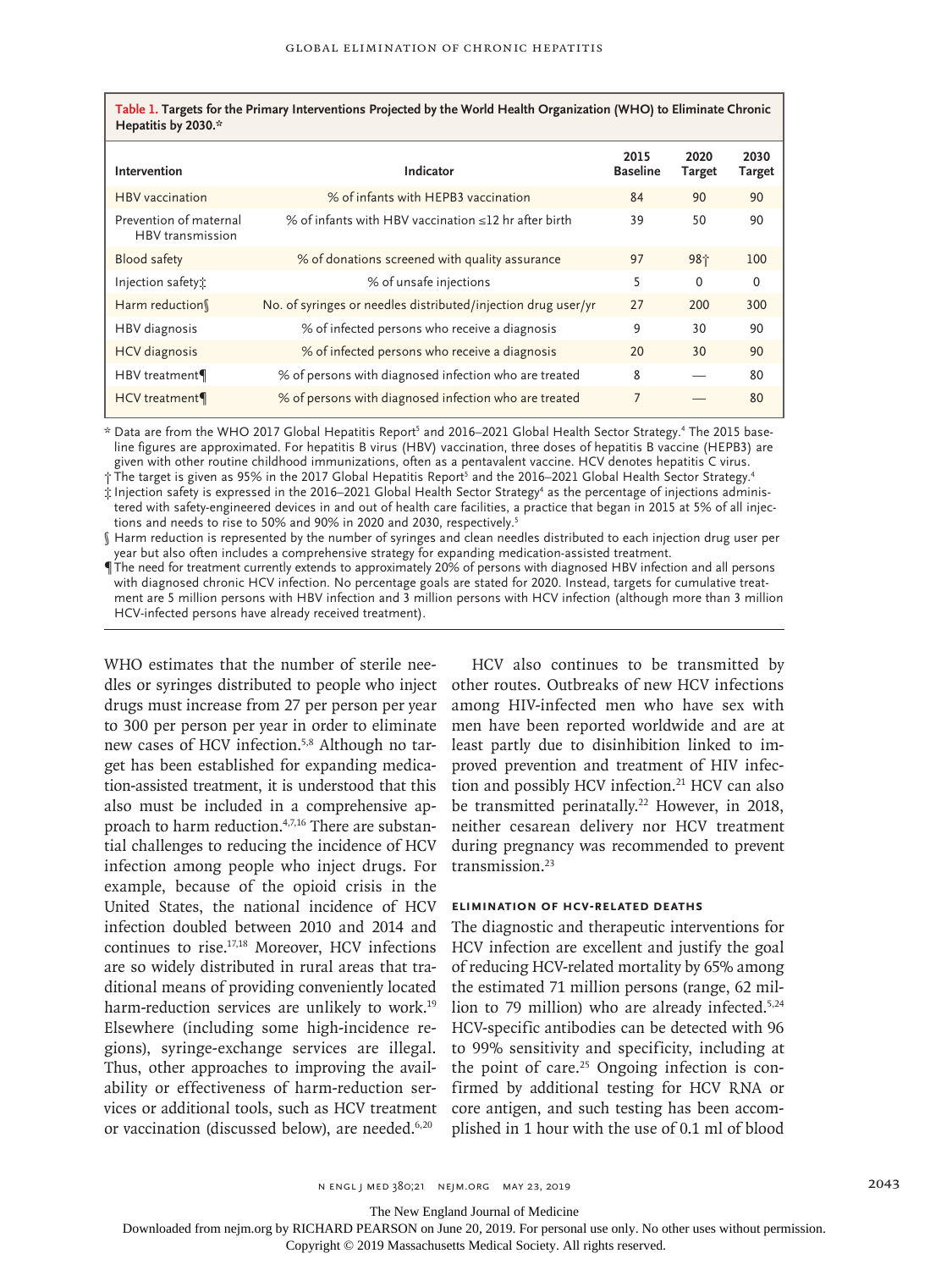collected by fingerstick.<sup>26,27</sup> With recent advances, 8 to 12 weeks of treatment cures more than 95% of persons with HCV infection, thereby reducing mortality and the incidences of liver failure, hepatocellular cancer, and extrahepatic complications of infection.28-38 Several treatment regimens are effective for all HCV genotypes.<sup>30,31</sup> Although most of these diagnostic and therapeutic interventions existed in 2015, it is estimated that only 20% of the 71 million persons infected received a diagnosis, and only 7% were successfully treated (Fig. 3).<sup>5</sup> Some models suggest that to reduce mortality by 65% by 2030, the percentage of diagnosed cases must increase to 90%, and the percentage of patients treated to 80%,5,24 although one model suggests that even higher target percentages are needed.8

There are many challenges in diagnosing HCV infection and getting infected persons into treatment. HCV infections are generally asymptomatic. One strategy is to screen subpopulations that are disproportionately affected. For example, in the United States and many other highincome regions, the prevalence of HCV infection in the general population is less than 1%, but 50 to 80% of people who inject drugs are infected.14,15,39,40 Also disproportionately affected are prison inmates, with an estimated 1,546,500 inmates infected worldwide and 227,000 in the United States alone.<sup>40,41</sup> Although nearly all highincome countries recommend testing of people who inject drugs and other high-risk groups, the net effectiveness is diminished, since these groups are often not receiving care.42 In addition, in regions of the world where infection has typically occurred from unsafe medical exposures, the types of exposures are too common to be useful discriminators for risk-based testing. Age-specific testing is an alternative when the risk is concentrated in a particular birth cohort, such as persons born between 1945 and 1965 in the United States.<sup>43</sup> However, too few of the 71 million persons infected with HCV receive regular care or undergo testing while receiving regular care for these measures to reach the target percentage of diagnosed cases (90%).<sup>24,44,45</sup>

Likewise, there are many challenges to increasing HCV treatment. The need for additional testing after detection of HCV antibodies and additional barriers to treatment make the percentage of cases linked to treatment especially low in many regions.<sup>44,45</sup> The price of treatment may

also create a challenge. Even in a high-income country such as the United States, the price of HCV treatment has led some insurance providers and health care systems (e.g., the Federal Bureau of Prisons and state Medicaid providers) to restrict treatment in contradiction of national guidelines.23,46 Other high-income nations such as France, Australia, and the Netherlands have absorbed HCV treatment costs in national health plans, which has led to an expansion of treatment that seems likely to exceed the WHO target of treatment for 80% of diagnosed cases.47,48 In addition, treatment prices in some low- and middle-income countries are as low as \$48 to \$81 (U.S. dollars) per 12-week course. However, even low prices can be a serious impediment in those regions because no large global donors are subsidizing HCV treatment in low-income regions, although treatment for other infections that the WHO has targeted for elimination by 2030 is being subsidized.48 In addition, although successful HCV treatment reduces the incidence of hepatocellular cancer and liver fail-





Conceptually, care for chronic HCV infection declines along a continuum that is shown as beginning in 2015 with an estimated 71 million persons with infection. Approximately 14 million persons receive a diagnosis, and approximately 5 million persons are successfully treated. The 2030 targets correspond to predictions made by the WHO: 90% of infected persons will need to receive a diagnosis, and 80% of those who receive a diagnosis will need to be treated, in order to eliminate HCV.<sup>5</sup> Global data are imprecise but underscore the importance of diagnosis and care in light of the overall effects on public health of the very high efficacy of HCV treatments.

2044 2014 and the set of the set of the set of the set of the set of the set of the set of the set of the set o

The New England Journal of Medicine

Downloaded from nejm.org by RICHARD PEARSON on June 20, 2019. For personal use only. No other uses without permission.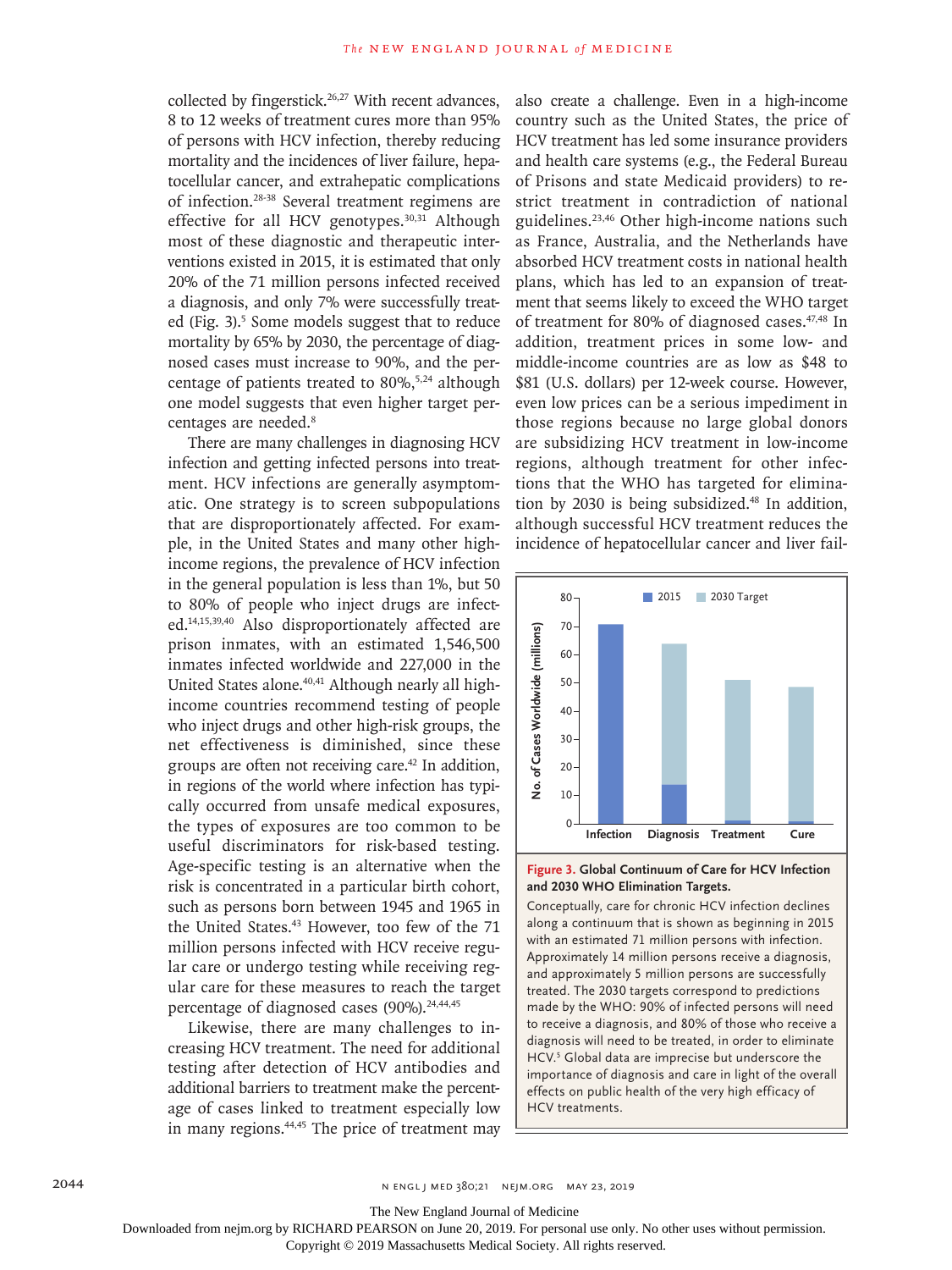ure, it does not completely remove those risks, especially if treatment is not provided before cirrhosis develops.34,36-38

## Hepatitis B

## **Elimination of Incident Chronic HBV Infection**

Chronic HBV infection occurs in approximately 5% of persons infected in adulthood, as compared with 90% of persons infected in infancy and approximately 50% of those infected in early childhood.49,50 Thus, the global incidence of chronic hepatitis B is largely driven by motherto-infant and early-childhood infection, and that is the focus of the WHO elimination plan. The primary intervention is vaccination. Hepatitis B vaccine has been integrated with four other vaccines (for diphtheria, tetanus, pertussis, and *Haemophilus influenzae* type b infection) in a pentavalent formulation. In low-income regions, this vaccine has been funded by GAVI (formerly the Global Alliance for Vaccines and Immunization) and was given to an estimated 84% of infants in 2015.5,48 Nonetheless, there were still approximately 4.7 million new chronic hepatitis B cases in 2015, and the 2030 goal of reducing that number by 90% requires additional measures.<sup>48</sup>

The intervention that has had the greatest effect is expansion of so-called birth-dose HBV vaccination.51,52 HBV transmission from an infected mother is more effectively prevented when the first HBV vaccination is given to the infant within 12 to 24 hours after birth than when initially given at approximately 1 month in the pentavalent formulation.52 Thus, in 2009, the WHO recommended universal birth-dose HBV vaccination. However, by 2015, the practice had been implemented in only 39% of deliveries, and by July 2017, only 9 of the 47 WHO African region countries (19%) had adopted universal birthdose vaccination.<sup>53</sup> Further expansion requires reaching infants at birth, which is challenging in regions where home delivery is the custom. In 2019, expansion of the subsidy for low-income vaccination to include the monovalent (HBV only) formulations should help increase the use of the birth-dose vaccine.53

Treatment of pregnant women with chronic hepatitis B may also diminish perinatal transmission and is recommended for women with HBV DNA levels exceeding 200,000 IU per milliliter (in addition to infant vaccination and provision of HBV immune globulin where available).54,55 Maternal treatment provides relatively little additional benefit when the birth dose of vaccination is given promptly.<sup>56</sup> For example, in one model, expanding coverage for routine vaccinations from 84% in 2015 to 90% in 2030 prevents 4.3 million new cases of HBV infection, and expanding coverage for the birth dose to 80% prevents another 18.7 million cases; adding peripartum antiviral therapy prevents only 0.6 million more cases.<sup>57</sup> The effect of maternal treatment could be greatest in regions where home delivery is customary and the birth dose is missed or delayed.

New cases of chronic hepatitis B also occur in adults through unsafe medical injections, sexual transmission, and transmission through injection drug use, including the unfolding opioid epidemic in the United States. HBV vaccination in infancy prevents chronic hepatitis B in adults, but many persons born before the adoption of universal infant vaccination remain susceptible, justifying efforts to expand adult vaccination to at-risk populations. In addition, reducing to zero the number of unsafe medical injections and expanding harm-reduction services for people who inject drugs will contribute to the elimination of both chronic hepatitis B and chronic hepatitis C.

#### **Elimination of HBV-Related Deaths**

Testing and treatment are the primary means of reducing HBV-related deaths by 65% for the estimated 257 million to 291 million persons already chronically infected.5,58,59 Blood tests for the HBV surface antigen (HBsAg) have high sensitivity and specificity and have been developed for use at the point of care.<sup>60</sup> There are also antiviral treatments for HBV infection that reduce the incidence of hepatocellular cancer, cirrhosis, and death.<sup>61</sup> However, in 2015, chronic HBV infection was diagnosed in only 9% of persons with the infection, and less than 10% of persons in need of antiviral treatment received it (Fig. 4). $5,7$ 

The target of expanding the diagnosis of HBV infection to 90% of cases and treatment to 80% of cases is the same as the target for HCV infection. However, there are notable similarities and differences between HCV infection and HBV infection with respect to this target. Like HCV

The New England Journal of Medicine

Downloaded from nejm.org by RICHARD PEARSON on June 20, 2019. For personal use only. No other uses without permission.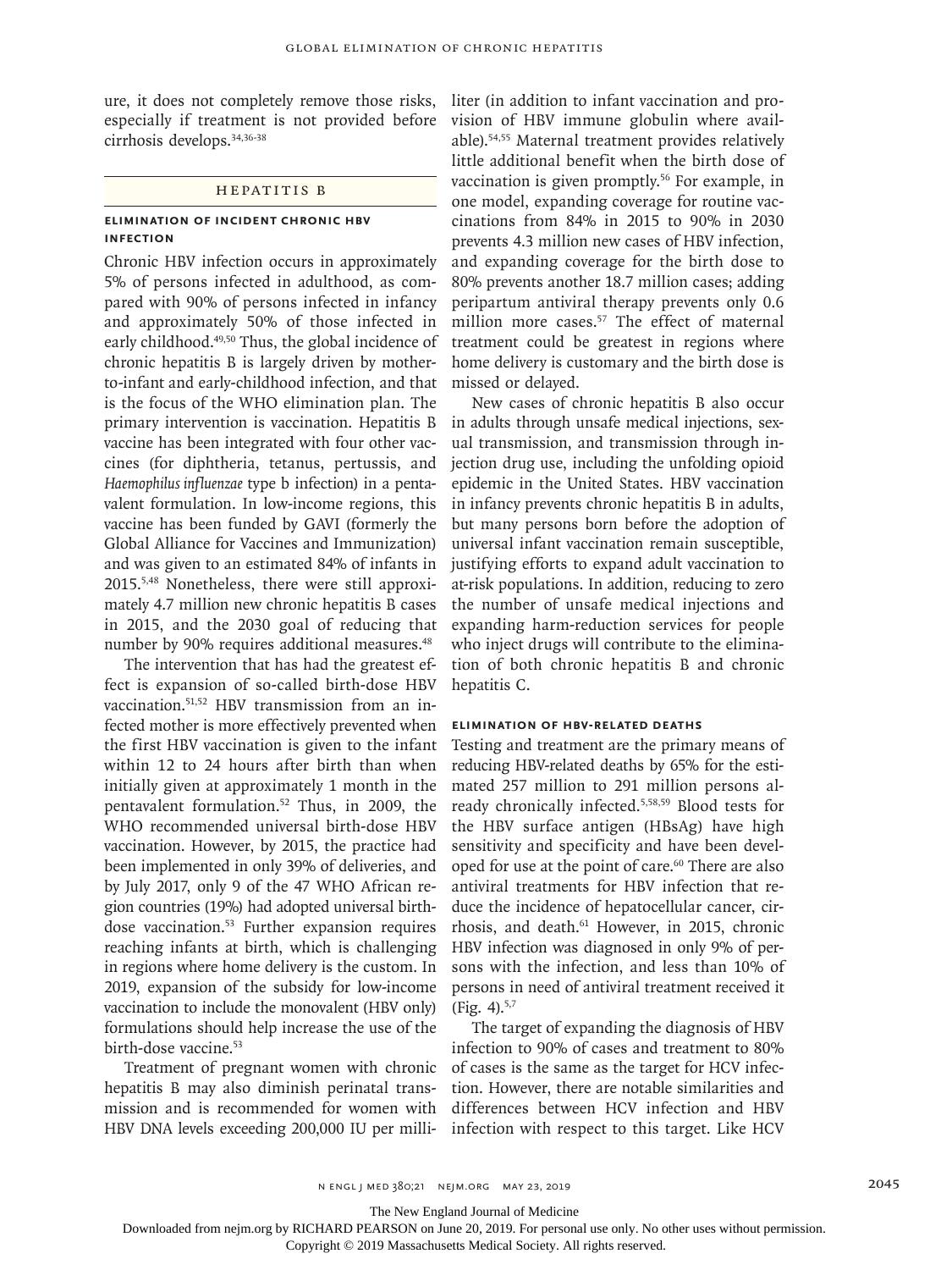infection, HBV infection can disproportionately affect persons in regions with limited primary care services or subpopulations (e.g., injection drug users) that do not regularly receive such services. In addition, ascertainment in those subpopulations is often low, reflecting an astonishing lack of awareness even in regions where HBV infection is a leading cause of death. There are also challenges in linking persons with chronic infection to medical care, and the cost of HBV medications can be an impediment to their long-term use. With both HCV infection and HBV infection, liver-related mortality among those with chronic infection is expected to rise with the aging of infected cohorts.<sup>8,57</sup> Thus, for HBV infection, a 65% reduction from 2015 to 2030 requires a net reduction of more than 72% to bend the natural history arc from more than 1.1 million expected deaths to fewer than 310,000.57

Treatment is more complicated for HBV infection than for HCV infection.55,62 Even the simplest treatment guideline produced by the WHO for HBV infection in low- and middle-income countries recommends detection in blood of alanine aminotransferase activity, a platelet count, measurement of the HBV DNA level (if possible), and detection of hepatitis B e antigen.<sup>62</sup> Ultimately, treatment is indicated in only 10 to 30% of infected persons. In addition (and in contrast to the treatment of HCV infection), treatment rarely cures HBV infection, making an indefinite treatment course necessary in most cases. These complexities and the infrastructure required to maintain treatment are challenges to global escalation of treatment for HBV infection. Fortunately, prevention of HBV infection by vaccination is also an important tool for reducing mortality, as was shown first in Taiwan, underscoring the importance of prevention in eliminating both new cases and deaths from HBV infection.<sup>63,64</sup>

## **Public Health Approach to the Elimination of Chronic Hepatitis**

Elimination of viral hepatitis requires a broad public health approach, and the interventions that have been most successful are those that were adopted within the existing public health infrastructure. For example, integration of HBV vaccination with the Expanded Program on Immunization, a public health intervention with global reach and sustainable funding, is expected to reduce the incidence of chronic hepatitis B by 83% between 1990 and 2020 and to prevent 310 million new cases.57 Likewise, public health measures are validated when transmission by transfusions and unsafe injections is prevented. In contrast, as astonishing as the breakthroughs in treating HCV infection have been for individual care, the net global effect has been minimal; in 2015, there were as many new HCV infections as there were cases cured by treatment.<sup>65</sup> Thus, the most important question in the field is how to develop and deploy a public health response, especially for the HBV and HCV testing and treatment interventions that have been provided chiefly in individual medical practices.

Reliable epidemiologic data are a cornerstone of a public health response but are generally lacking for hepatitis. Even the core elimination outcomes for hepatitis are poorly measured. Incident HCV infection is almost never recognized, even when there is active surveillance.<sup>66</sup> Likewise, hepatitis-related deaths are difficult to ascertain and are systematically underestimated.<sup>67</sup>

Uncertainty in measures of both interventions



### **Figure 4. Global Continuum of Care for HBV Infection and 2030 WHO Elimination Targets.**

Conceptually, care for chronic HBV infection declines along a continuum that is shown as beginning in 2015 with an estimated 257 million persons with infection. Approximately 22 million persons receive a diagnosis, and an even smaller number (approximately 1.7 million persons) receive treatment. The 2030 targets correspond to predictions made by the WHO: in order to eliminate HBV, 90% of all persons who are infected will need to receive a diagnosis, and 80% of those who need treatment will receive it.<sup>5</sup> Currently, only 20 to 30% of infected

The New England Journal of Medicine

Downloaded from nejm.org by RICHARD PEARSON on June 20, 2019. For personal use only. No other uses without permission.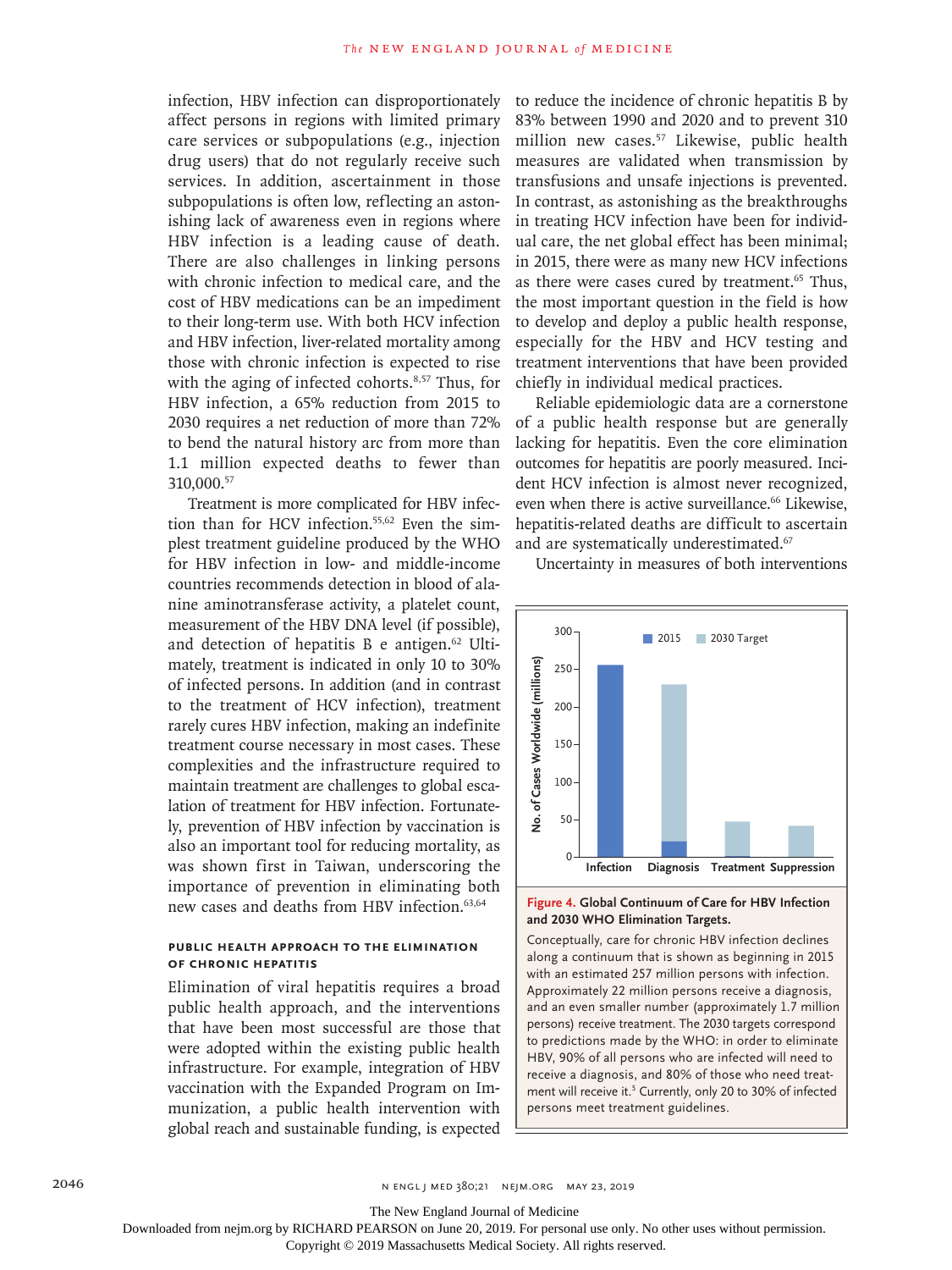and outcomes weakens even the best models used to formulate targets. For example, elimination pivots on reliable estimates of prevalence. However, the best estimate of the number of HCV-infected persons recently changed from a range of 130 million to 170 million persons to 71 million persons. Moreover, the models that link an intervention to an outcome, such as the number of new HCV infections that are prevented for every incremental increase in exposure to syringe-exchange services, are limited by poor primary data sources and differential public health reporting. Improved data should come from WHO sentinel sites, where interventions and outcomes can be reliably measured, with the results generalized in order to marshal resources and adjust strategies for achieving global elimination.

### **Microelimination**

Lessons can also be learned from individual examples of effective public health responses to hepatitis. Although HBV infection was once a major public health threat among Alaska Natives, a vigorous public health approach with universal vaccination, testing, and treatment reduced the incidence of new cases by more than 90% and reduced expected mortality by 65%, effectively eliminating HBV infection.<sup>68</sup> Similarly, in both the Netherlands and Switzerland, testing and treatment for HCV in HIV-infected men who have sex with men were expanded (and funded), resulting in a reduction in the national incidence of HCV infection.<sup>69-71</sup> Likewise, HCV infection was virtually eliminated from one Australian prison by a process of systematic testing, treatment, and prevention.<sup>72</sup> Similar successes have been reported in Egypt, the Republic of Georgia, Australia, and Iceland, as well as by the U.S. Department of Veterans Affairs.<sup>47</sup> Collectively, this so-called microelimination (i.e., elimination in specific subpopulations and even in entire countries) underscores what can occur when the target interventions are expanded and sustained at the population (vs. the individual) level.

## **From Microelimination to Global Elimination**

Whether global elimination of chronic hepatitis will occur is unclear. Questions remain about the interventions and targets: Can the targets be achieved? Will the achieved target produce the

expected reduction in hepatitis incidence or mortality? One recent model for HCV infection estimates that achieving the intervention targets will reduce the incidence by approximately 65% (as compared with the goal of 90%) and that 95% of all HCV infections will need to be diagnosed to realize the goal of a 65% reduction in mortality by 2030.8 A model for HBV infection suggests that the elimination goals might be possible if the expanded targets for vaccine coverage and expanded diagnosis and treatment can be achieved.57 Nonetheless, all predictions underscore the importance of altering the status quo.

Global resources are needed for a public health response. The example of HIV infection is particularly relevant. In 1996, as the threat of acquired immunodeficiency syndrome (AIDS) was sharply rising worldwide, the medical management of HIV infection was suddenly transformed by new interventions that rapidly led to microelimination of HIV infection in specific settings.73 A public health approach was needed to bring those new medical interventions to the affected populations, and the result was exemplary. By 2018, more than 20 million persons had received a diagnosis of HIV infection and were being treated with antiretroviral therapy, and as shown in Figure 1, there was a sharp bend in the mortality arc. There are obvious analogies with hepatitis, for which there is a similar threat and even better control measures, such as a vaccine for HBV infection and curative treatment for HCV infection. For example, each year since approximately 2016, more than 20 million persons have received 12 months (240 million person-months) of HIV treatment. That yearly allocation of medication for HIV infection exceeds the months of treatment required just once to cure all 71 million HCV-infected persons, who need just 8 to 12 weeks of treatment. The experience with HIV infection shows that infrastructure can be built to scale up testing and treatment interventions from individual clinical care to public health programs.

Resources are especially needed for surveillance and to establish an infrastructure for prevention, testing, and treatment in order to deliver interventions in low-income regions. Even in high-income regions of the world such as the United States, expansion of testing and treatment for HBV and HCV infections will require funding for testing, removal of treatment restric-

The New England Journal of Medicine

Downloaded from nejm.org by RICHARD PEARSON on June 20, 2019. For personal use only. No other uses without permission.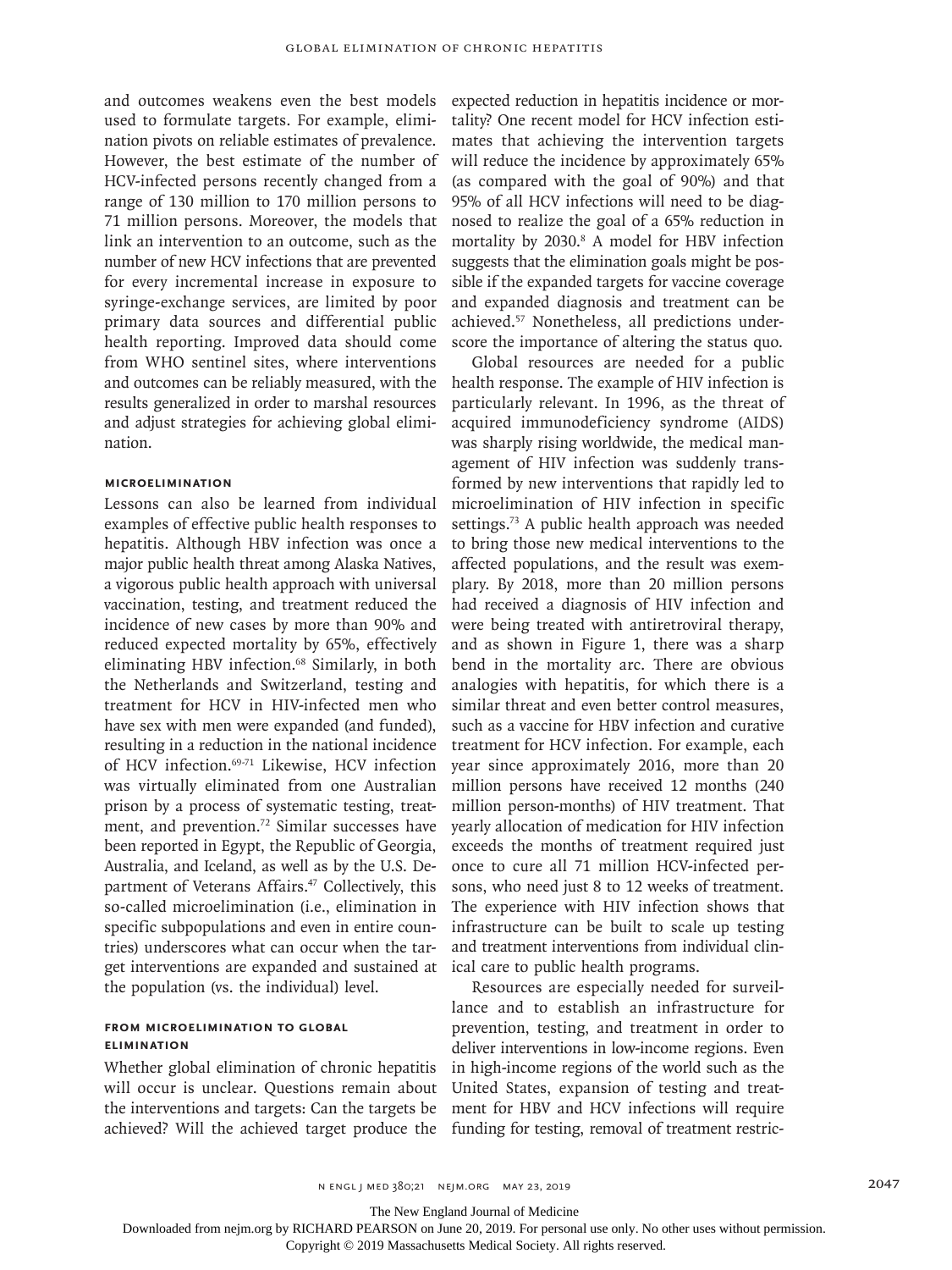tions, and widespread opt-out programs for prisons, such as the initiatives that were developed for HIV infection. Political leadership must also be built and sustained. Elimination of chronic hepatitis has progressed faster in countries with strong political endorsement, such as Portugal, than in other countries, including the United States, which has not yet adopted a specific national elimination plan, despite endorsement of such a plan in March 2017 by the National Academies of Sciences, Engineering, and Medicine.<sup>6</sup>

The sources of funding needed for the elimination of hepatitis remain unclear. Individual interventions are cost-effective in nearly all scenarios, and some will be subsidized by governments and insurance entities.<sup>74</sup> One group estimated that elimination of HCV infection between 2018 and 2030 would cost \$51 billion, with about half the funds coming from existing sources.<sup>75</sup> The more difficult but critical calculation is the total amount that must be invested and the new sources of funding that are needed to achieve elimination and prevent the escalating mortality from hepatitis, which is predicted to exceed the combined mortality from malaria, tuberculosis, and HIV infection in 2040 on the basis of the status quo. $2$  It is possible that existing agencies can help, as has occurred with GAVI, Unitaid, and the Clinton Health Access Initiative. However, to achieve the global impact that has been seen with HIV infection, far more global resources will be needed. We need to know the amount and sources of funding and ideally the agency or coalition that will implement, coordinate, and monitor the elimination initiative.<sup>47,48</sup>

Innovation is also needed, including new interventions. For example, vaccinations are the cornerstone of a public health response to infection, and a vaccine to prevent HCV infection would be extremely helpful in high-risk populations such as people who inject drugs.<sup>76</sup> Spontaneous clearance of HCV infection produces immunity against subsequent chronic infection, providing a scientific foundation for the development of a vaccine to prevent chronic hepatitis C.77,78 The results of a phase 2 trial of a preventive vaccine, funded by the National Institutes of Health, are expected in 2019. However, there has been astonishingly little public or private investment in HCV vaccine development, and WHO elimination strategies do not anticipate the availability of such a vaccine.79 Better harm-reduction methods are also urgently needed to combat the opiate crisis and blood-borne infections in people who inject drugs. Innovations in diagnostics and treatment that permit public health workers to test for hepatitis infection and deliver treatment at the point of care would be transformative. Long-acting injectable treatments such as those already developed for HIV infection would be especially helpful for HCV infection, which could be detected and potentially cured in a single encounter. This approach is especially effective in regions where the medical infrastructure remains insufficient. Similar advances that simplify the diagnosis and management of HBV infection are also needed. Especially helpful would be treatments for HBV infection that produce functional cure and reduce the need to sustain medical services indefinitely.

## **SUMMARY**

Chronic hepatitis is a major public health challenge that can be eliminated. There has already been progress toward this goal, especially with the prevention of chronic hepatitis B by vaccination and reductions in the transmission of hepatitis C from transfusions and unsafe injections. There are also potentially potent interventions to detect and treat HCV and HBV infections. However, for the elimination targets to be reached by 2030, substantially more resources and additional innovations are needed to make these interventions widely available. The degree to which elimination of hepatitis is global or focused on select subpopulations will be directly related to the vigor of the international response.

No potential conflict of interest relevant to this article was reported.

Disclosure forms provided by the author are available with the full text of this article at NEJM.org.

I thank Timothy Hallet, Andrea Cox, Stuart Ray, Mark Sulkowski, Chloe Thio, and John Ward for their comments.

#### **References**

**1.** Stanaway JD, Flaxman AD, Naghavi M, et al. The global burden of viral hepatitis from 1990 to 2013: findings from the Global Burden of Disease Study 2013. Lancet 2016;388:1081-8.

**2.** Foreman KJ, Marquez N, Dolgert A, et al. Forecasting life expectancy, years of life lost, and all-cause and cause-specific mortality for 250 causes of death: reference and alternative scenarios for 2016-40 for 195 countries and territories. Lancet 2018;392:2052-90.

**3.** United Nations General Assembly. Resolution adopted by the General Assembly on 25 September 2015 — Transforming

2048 n engl j med 380;21 nejm.org May 23, 2019

The New England Journal of Medicine

Downloaded from nejm.org by RICHARD PEARSON on June 20, 2019. For personal use only. No other uses without permission.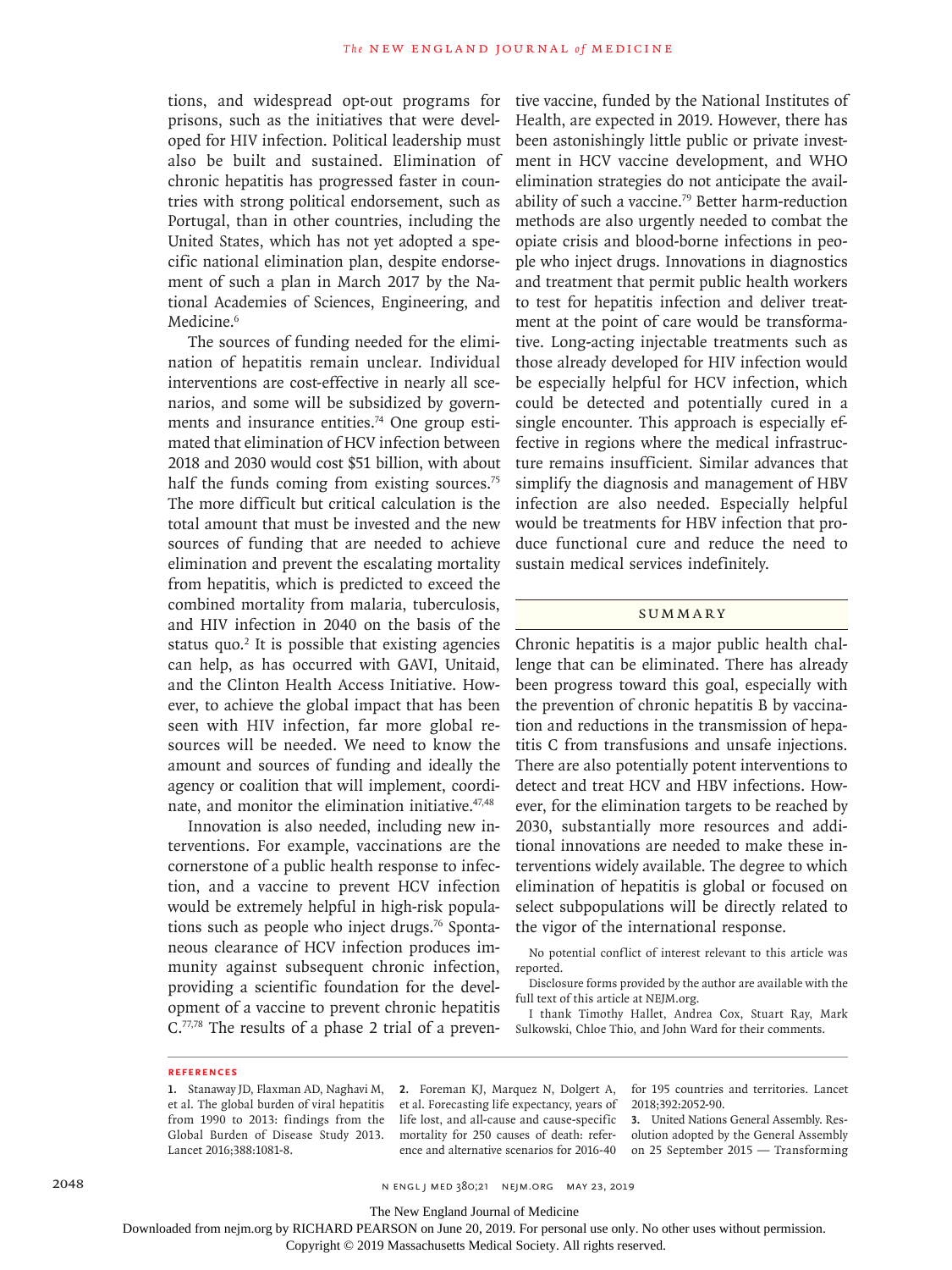our world: the 2030 Agenda for Sustainable Development (http://www.un.org/ga/ search/view\_doc.asp?symbol=A/RES/70/ 1&Lang=E%20accessed%206/18/2018).

**4.** Global health sector strategy on viral hepatitis 2016-2021. Geneva: World Health Organization, 2016 (http://www.who.int/ hepatitis/strategy2016-2021/ghss-hep/en/). **5.** Global hepatitis report. Geneva: World Health Organization, 2017.

**6.** A national strategy for the elimination of hepatitis B and C: phase two report. Washington DC: National Academies of Sciences, Engineering, and Medicine, 2017.

**7.** Hutin YJ, Bulterys M, Hirnschall GO. How far are we from viral hepatitis elimination service coverage targets? J Int AIDS Soc 2018;21:Suppl 2:e25050.

**8.** Heffernan A, Cooke GS, Nayagam S, Thursz M, Hallett TB. Scaling up prevention and treatment towards the elimination of hepatitis C: a global mathematical model. Lancet 2019;393:1319-29.

**9.** Pépin J, Abou Chakra CN, Pépin E, Nault V, Valiquette L. Evolution of the global burden of viral infections from unsafe medical injections, 2000-2010. PLoS One 2014;9(6):e99677.

**10.** Patel PR, Larson AK, Castel AD, et al. Hepatitis C virus infections from a contaminated radiopharmaceutical used in myocardial perfusion studies. JAMA 2006; 296:2005-11.

**11.** Stramer SL, Glynn SA, Kleinman SH, et al. Detection of HIV-1 and HCV infections among antibody-negative blood donors by nucleic acid–amplification testing. N Engl J Med 2004;351:760-8.

**12.** Bloch EM, Vermeulen M, Murphy E. Blood transfusion safety in Africa: a literature review of infectious disease and organizational challenges. Transfus Med Rev 2012;26:164-80.

**13.** Villano SA, Vlahov D, Nelson KE, Lyles CM, Cohn S, Thomas DL. Incidence and risk factors for hepatitis C among injection drug users in Baltimore, Maryland. J Clin Microbiol 1997;35:3274-7.

**14.** Page K, Hahn JA, Evans J, et al. Acute hepatitis C virus infection in young adult injection drug users: a prospective study of incident infection, resolution, and reinfection. J Infect Dis 2009;200:1216-26. **15.** Mehta SH, Astemborski J, Kirk GD, et al. Changes in blood-borne infection risk among injection drug users. J Infect Dis 2011;203:587-94.

**16.** Platt L, Minozzi S, Reed J, et al. Needle syringe programmes and opioid substitution therapy for preventing hepatitis C transmission in people who inject drugs. Cochrane Database Syst Rev 2017;9: CD012021.

**17.** Zibbell JE, Iqbal K, Patel RC, et al. Increases in hepatitis C virus infection related to injection drug use among persons aged ≤30 years — Kentucky, Tennessee, Virginia, and West Virginia, 2006–2012. MMWR Morb Mortal Wkly Rep 2015;64: 453-8.

**18.** Suryaprasad AG, White JZ, Xu F, et al. Emerging epidemic of hepatitis C virus infections among young nonurban persons who inject drugs in the United States, 2006-2012. Clin Infect Dis 2014;59:1411-9. **19.** Canary L, Hariri S, Campbell C, et al. Geographic disparities in access to syringe services programs among young persons with hepatitis C virus infection in the United States. Clin Infect Dis 2017;65: 514-7.

**20.** Martin NK, Vickerman P, Grebely J, et al. Hepatitis C virus treatment for prevention among people who inject drugs: modeling treatment scale-up in the age of direct-acting antivirals. Hepatology 2013; 58:1598-609.

**21.** Hagan H, Jordan AE, Neurer J, Cleland CM. Incidence of sexually transmitted hepatitis C virus infection in HIV-positive men who have sex with men. AIDS 2015; 29:2335-45.

**22.** Cottrell EB, Chou R, Wasson N, Rahman B, Guise JM. Reducing risk for motherto-infant transmission of hepatitis C virus: a systematic review for the U.S. Preventive Services Task Force. Ann Intern Med 2013;158:109-13.

**23.** AASLD-IDSA HCV Guidance Panel. Hepatitis C guidance 2018 update: AASLD-IDSA recommendations for testing, managing, and treating hepatitis C virus infection. Clin Infect Dis 2018;67:1477-92.

**24.** Polaris Observatory HCV Collaborators. Global prevalence and genotype distribution of hepatitis C virus infection in 2015: a modelling study. Lancet Gastroenterol Hepatol 2017;2:161-76.

**25.** Shivkumar S, Peeling R, Jafari Y, Joseph L, Pant Pai N. Accuracy of rapid and point-of-care screening tests for hepatitis C: a systematic review and meta-analysis. Ann Intern Med 2012;157:558-66.

**26.** Lamoury FMJ, Soker A, Martinez D, et al. Hepatitis C virus core antigen: a simplified treatment monitoring tool, including for post-treatment relapse. J Clin Virol 2017;92:32-8.

**27.** Lamoury FMJ, Bajis S, Hajarizadeh B, et al. Evaluation of the Xpert HCV viral load finger-stick point-of-care assay. J Infect Dis 2018;217:1889-96.

**28.** Yoshida EM, Sulkowski MS, Gane EJ, et al. Concordance of sustained virological response 4, 12, and 24 weeks posttreatment with sofosbuvir-containing regimens for hepatitis C virus. Hepatology 2015;61:41-5.

**29.** George SL, Bacon BR, Brunt EM, Mihindukulasuriya KL, Hoffmann J, Di Bisceglie AM. Clinical, virologic, histologic, and biochemical outcomes after successful HCV therapy: a 5-year followup of 150 patients. Hepatology 2009;49: 729-38.

**30.** Feld JJ, Jacobson IM, Hézode C, et al. Sofosbuvir and velpatasvir for HCV genotype 1, 2, 4, 5, and 6 infection. N Engl J Med 2015;373:2599-607.

**31.** Puoti M, Foster GR, Wang S, et al. High SVR12 with 8-week and 12-week glecaprevir/pibrentasvir therapy: an integrated analysis of HCV genotype 1-6 patients without cirrhosis. J Hepatol 2018; 69:293-300.

**32.** Calleja JL, Crespo J, Rincón D, et al. Effectiveness, safety and clinical outcomes of direct-acting antiviral therapy in HCV genotype 1 infection: results from a Spanish real-world cohort. J Hepatol 2017;66:1138-48.

**33.** Ioannou GN, Beste LA, Chang MF, et al. Effectiveness of sofosbuvir, ledipasvir/ sofosbuvir, or paritaprevir/ritonavir/ ombitasvir and dasabuvir regimens for treatment of patients with hepatitis C in the Veterans Affairs national health care system. Gastroenterology 2016;151(3):457- 471.e5.

**34.** Falade-Nwulia O, Suarez-Cuervo C, Nelson DR, Fried MW, Segal JB, Sulkowski MS. Oral direct-acting agent therapy for hepatitis C virus infection: a systematic review. Ann Intern Med 2017;166:637-48. **35.** Terrault NA, Zeuzem S, Di Bisceglie AM, et al. Effectiveness of ledipasvirsofosbuvir combination in patients with hepatitis C virus infection and factors associated with sustained virologic response. Gastroenterology 2016;151(6):1131- 1140.e5.

**36.** van der Meer AJ, Veldt BJ, Feld JJ, et al. Association between sustained virological response and all-cause mortality among patients with chronic hepatitis C and advanced hepatic fibrosis. JAMA 2012; 308:2584-93.

**37.** Saadoun D, Pol S, Ferfar Y, et al. Efficacy and safety of sofosbuvir plus daclatasvir for treatment of HCV-associated cryoglobulinemia vasculitis. Gastroenterology 2017;153(1):49-52.e5.

**38.** Chou R, Hartung D, Rahman B, Wasson N, Cottrell EB, Fu R. Comparative effectiveness of antiviral treatment for hepatitis C virus infection in adults: a systematic review. Ann Intern Med 2013;158:114-23.

**39.** Edlin BR, Eckhardt BJ, Shu MA, Holmberg SD, Swan T. Toward a more accurate estimate of the prevalence of hepatitis C in the United States. Hepatology 2015;62:1353-63.

**40.** Hofmeister MG, Rosenthal EM, Barker LK, et al. Estimating Prevalence of Hepatitis C Virus Infection in the United States, 2013-2016. Hepatology 2019;69:1020-31.

**41.** Dolan K, Wirtz AL, Moazen B, et al. Global burden of HIV, viral hepatitis, and tuberculosis in prisoners and detainees. Lancet 2016;388:1089-102.

**42.** Irvin R, Ward K, Agee T, et al. Comparison of hepatitis C virus testing recommendations in high-income countries. World J Hepatol 2018;10:743-51.

**43.** Smith BD, Morgan RL, Beckett GA, Falck-Ytter Y, Holtzman D, Ward JW. Hep-

The New England Journal of Medicine

Downloaded from nejm.org by RICHARD PEARSON on June 20, 2019. For personal use only. No other uses without permission.